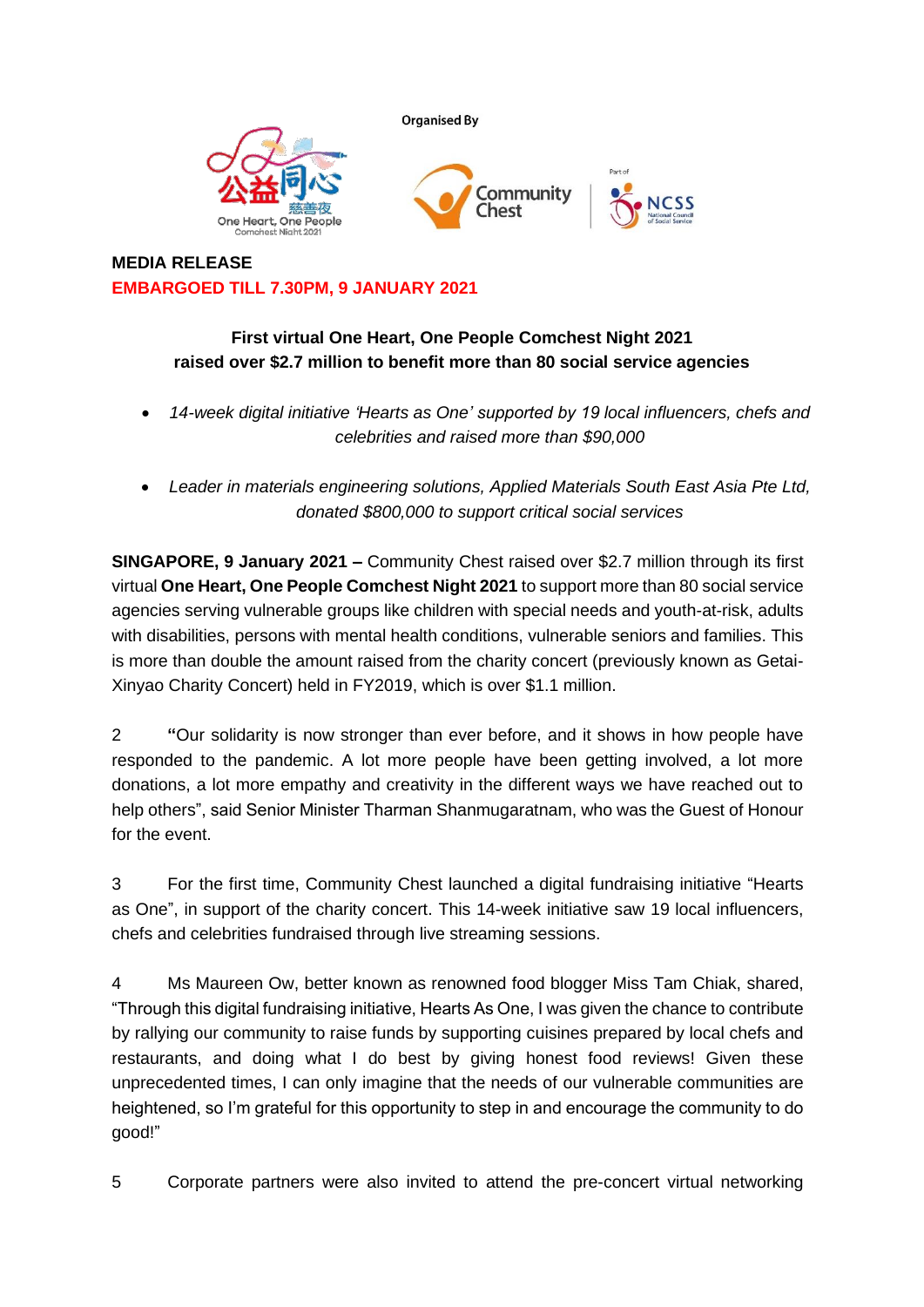session with Host Mr Masagos Zulkifli, Minister for Social and Family Development, and Special Guest, Mr Desmond Lee, Minister-in-charge of Social Services Integration**.** They were presented with tokens of appreciation made by service users from Metta School and MINDS.

6 One such corporate partner is leader in materials engineering solutions, Applied Materials South East Asia Pte Ltd, which donated \$800,000 to support the critical social services funded by Community Chest. Mr Brian Tan, Vice President of Applied Global Services and Regional President of Southeast Asia Applied Materials Inc shared, "On behalf of Applied Materials, we wish to give back and support our vulnerable communities, especially during this trying period our nation is facing. We felt that by donating through Community Chest, our donation will serve the social service agencies that require more support than others. We sincerely hope our donation will make a positive impact on those in need and continue to empower lives with care, building a more inclusive Singapore for all."

7 The virtual concert featured performances by artistes like Wen Zhang, Sebastian Tan and Rahimah Rahim, with performances by volunteers from Nanyang Technological University Cultural Activities Club and service users from Lions Befrienders Ang Mo Kio Senior Activity Centre. The seniors from Lions Befrienders put up an upbeat percussion performance "Jubilant Heartbeats", a percussion piece signifying great happiness. One of the seniors, 83-year-old Mdm Wee Chye Luan, said, "I hope to inspire other seniors like myself to continue to remain healthy and active! Health is wealth, there's no doubt about that!"

**- END -**

## **For media enquiries, please contact:**

| <b>Ms Deanne Galicia</b>         | <b>Ms Chew Kia Huey</b>                   |
|----------------------------------|-------------------------------------------|
| Associate                        | Senior Manager, Communications Division   |
| Ogilvy Singapore                 | Ministry of Social and Family Development |
| Tel: 8292 6895                   | Tel: 9021 0673                            |
| Email: deanne.galicia@ogilvy.com | Email: chew_kia_huey@msf.gov.sg           |

## **About Community Chest**

As the hallmark of care and share, Community Chest has been uniting the community to fundraise and serve those in need, since 1983. In 2019, as Singapore reflects on its progress and milestones since its founding 200 years ago, Community Chest aims to highlight the importance of community giving and how it has been integral to the success of Singapore since its early days.